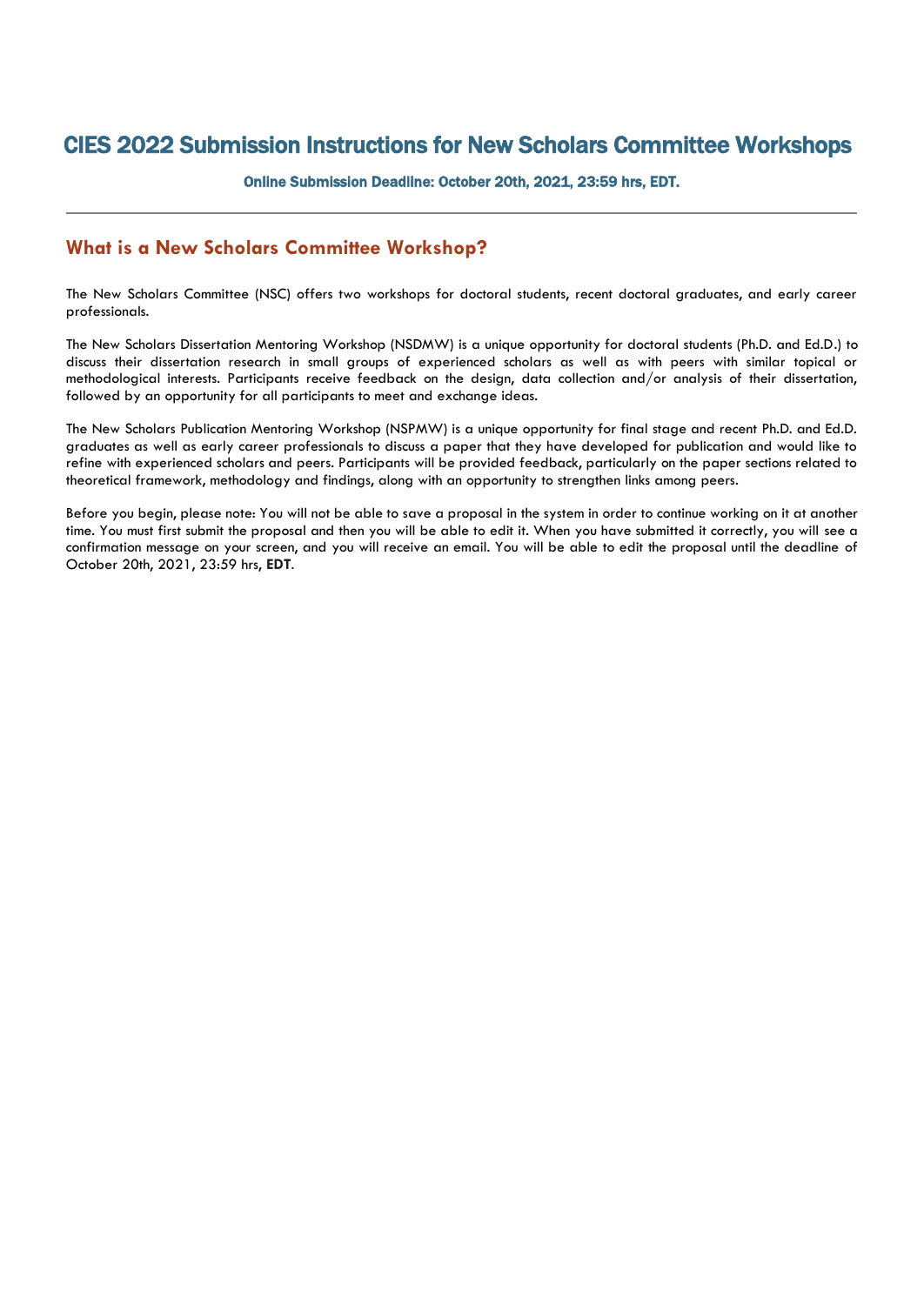## Instructions for Submitting a New Scholars Committee Workshops for CIES 2022

**Step 1:** To login: Click on the link [https://cies.lasaweb.org/proposals/.](https://cies.lasaweb.org/proposals/)

If you have a current CIES membership please click on the button "Login with CIES account" (1) and complete the information with your **User Name** and **Password**, If you do not have a current CIES membership please create a Guest Account clicking on "Create Guest Account" (2) complete the form and "Submit", then click on "Submit a Proposal" (on the top of the screen) and then on "Login with guest account" (3), and complete the information with your Guest account credentials: **User Name** and **Password.**

| You must be logged in to access the submission system. Please login to continue.                                                                                                                                                         |   |
|------------------------------------------------------------------------------------------------------------------------------------------------------------------------------------------------------------------------------------------|---|
| Select "Login with CIES Account" if you have a current CIES membership.<br>Select "Login with Guest Account" if you have already created a Guest account.<br>Select "Create Guest Account" if you do not have a current CIES membership. |   |
| <b>ITH CIES ACCOUNT</b>                                                                                                                                                                                                                  |   |
| WITH GUEST ACCOUNT                                                                                                                                                                                                                       | 3 |
| <b>CREATE GUEST ACCOUNT</b>                                                                                                                                                                                                              |   |

Then, click on "Proposal Submission Site" button

| <b>PROPOSAL SUBMISSION SITE</b> |  |
|---------------------------------|--|
|                                 |  |

## **Step 2**: Select *"Submit a Proposal"*.

| <b>Submitter Menu</b> |                                                        |                                                      |  |
|-----------------------|--------------------------------------------------------|------------------------------------------------------|--|
|                       |                                                        | Submit a Proposal                                    |  |
|                       | V Volunteer to become a Chair, Discussant, or Reviewer |                                                      |  |
|                       |                                                        | Message Center<br>Read messages sent from this site. |  |

**Step 3:** Select *"Submit Proposal to New Scholars Committee Mentoring Workshops"*.

| Submit a New Proposal                                                |
|----------------------------------------------------------------------|
| Submit Proposal to General Pool, SIG, or Committee                   |
| Submit Proposal to New Scholars Committee Mentoring Workshops        |
| Submit a Pre-Conference Workshop, Book Launch, or Visual Art Exhibit |

**Step 4:** Select one of the two options: "Dissertation Workshop" or "Publication Workshop".

| <b>Select a Sub Unit</b>                                                                                                                                       |                                                                                                                                                                                                                                                                                        |  |
|----------------------------------------------------------------------------------------------------------------------------------------------------------------|----------------------------------------------------------------------------------------------------------------------------------------------------------------------------------------------------------------------------------------------------------------------------------------|--|
| <b>New Scholars Committee</b>                                                                                                                                  | The New Scholars Committee promotes the participation and collegiality among new scholars in CIES through various programs and activities. The activities of the<br>scholars to the Society and to facilitate network opportunities among new scholars and practitioners in the field. |  |
| Be sure to carefully review the proposal submission quidelines for the New Scholars Committee workshops (Dissertation Workshop or Publication Workshop). For m |                                                                                                                                                                                                                                                                                        |  |
|                                                                                                                                                                | Preconference Workshops, Book Launch, Visual Art Exhibit<br>If you are submitting one of these type of submissions, please select the appropriate option below.                                                                                                                        |  |
|                                                                                                                                                                |                                                                                                                                                                                                                                                                                        |  |
| <b>Dissertation Workshop</b>                                                                                                                                   |                                                                                                                                                                                                                                                                                        |  |
| <b>Publication Workshop</b>                                                                                                                                    |                                                                                                                                                                                                                                                                                        |  |